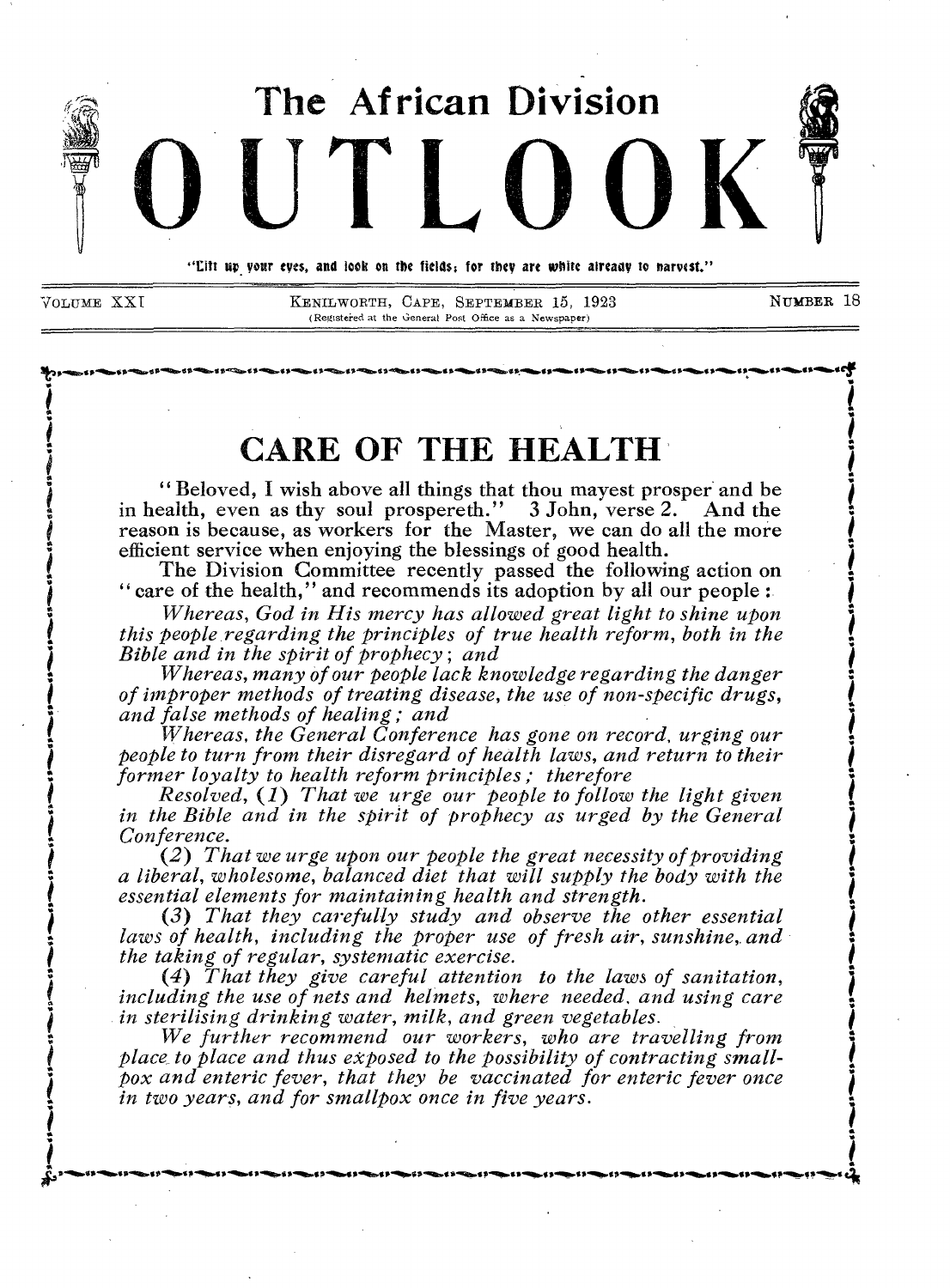# AFRICAN DIVISION CONFERENCE

W. H. BRANSON, *Chairman.* W. B. Commix, *Secy.-Treas.*  OFFICE ADDRESS : *Grove Avenue, Claremont, C. P.* 

### Meeting of the Division Committee

THE Division Committee met at Claremont on the 17th of August to consider some questions relating to the work throughout the field. A brief report is made of some of the actions taken, which we are sure will be of interest to the readers of the OuTLOOK.

Much time was spent in giving consideration to reports from the sub-committees regarding development of the territories of the Belgian Congo, and of South West and Portuguese West Africa.

Elder W. H. Branson and Dr. J. Reith recently accompanied Elder E. C. Boger, the superintendent of the Congo Mission Field, on a trip through several sections of that vast stretch of country. This committee spent several days investigating, and in planning to open up work in the Congo. The recommendations which these brethren made to the Division were studied and adopted. Their report is as follows :

*Whereas,* it does not seem practicable to work the Congo as one field because of the tremendous territory to be covered, and the inaccessibility of the Western portion to the Eastern,

*We recommend, (1)* That the Congo be divided from North to South into two districts : the Eastern district to include the province of Orientale and Katanga : the Western section to include the Equateur and Congo-Kasai provinces.

(2) That we request the Division Committee to approve of the purchase of the property on the Star of the Congo road near Elizabethville for the sum of  $70,000$  francs (about  $\pounds 700$ ) for the location of the Katanga mission station. This property consists of This property consists of about 200 acres of land. This school to become a training school for teachers and evangelists.

(3) That a main station be opened in the highlands on the west bank of the Lualaba River near Kongola as soon as funds are available.

(4) That the Division Committee appoint a mission committee for the Congo, consisting of from three to five members.

(5) That the Division undertake to secure from the Nyasaland field, through the Zambesi Union Mission, three experienced native teachers to act as head teachers and evangelists for this field.

(6) That the Division secure fifteen native students from the Zambesi Union Mission and the South African Union, who have had at least one standard's work, to enter the Congo not later than January 1924 to act as teachers and evangelists.

-(7) That the headquarters of the East Congo Union Mission remain at Elizabethville for the present, but that it be transferred to Stanleyville as soon as the development of the work in the North warrants this change.

(8) That a few leaflets be translated into the " Wemba " and " Kis Swalili " languages as soon as possible, covering the principle doctrines of our faith.

(9) That Elder E. C. Boger be appointed a member of the Division Committee,

(10) That all main stations in our Central African fields be located near the main lines of travel such as railways, waterways, etc., thus minimising the isolation of our workers as far as possible, and bringing our work into more favourable standing in the eyes of the respective governments.

Brethren French and Anderson recently made an extended trip through the South Western Union. After spending some time assisting Brother Bredenkamp to get started with the work in South West Africa, these brethren joined Brother J. D. Baker at Walvis Bay, proceeding by -boat to Loanda to investigate the territory of Portuguese West. The actions taken regarding opening up work in the South Western Union are as follows :

*Voted,* that Brother Stickle, who is to take the superintendency of the South West African Field, locate at Windhoek, and that he make that place the headquarters for the field. That at least for the present, and with the exception of Ovamboland, our work in South West Africa be conducted along evangelical lines. Further,

*Voted,* to approve of the plan recommended by Brethren French and Anderson for Brother 0. 0. Bredenkamp to locate for the present at Windhoek, that he might study the Ovambo language and begin work at that place, looking forward to opening up a mission station in Ovamboland just as soon as that country is open to missionaries.

*Resolved,* to arrange for the native workers, already released by the Zambesi Union and South African Union Conference for Angolaland, to take up work in South West Africa just as soon as their, permits can be secured.

It is expected that these native workers will work along evangelical lines for the present in locations and reserves, under the supervision of Brother 0. 0. Bredenkamp, and also that they take necessary time in studying the vernacular.

*Resolved,* to open a mission and training school at Lepi, and that two couples be secured in 1924 for that field, and that in the call it be stated that these workers should be qualified to lead out in industrial work such as wood-work, farming, and so forth. It was agreed that a special request be made that the one couple which may come from the States should first go to Portugal for six months to study the educational system of the Portuguese people, and make a beginning in language study. Further, that efforts be made to secure a second couple from the Brazilian Union Training School, and that it be necessary that these workers speak the Portuguese language, and if possible that they have had some experience in mission work.

*Voted,* that a training school be opened up to become the headquarters for the Benguella district, and which shall be known as the Benguella Mission Field.

Further, that the next section of the field to open up in Angola country be the district of Cubango, and following that the district of Cuanza do Norte.

It seems as though our native believers have not all been studing the same Sabbath school lesson each week, and it is very desirous that tnis be so. We are asking all the field, commencing with the first Sabbath in January 1924, to arrange for all native Sabbath schools to study the first lesson in the second pamphlet,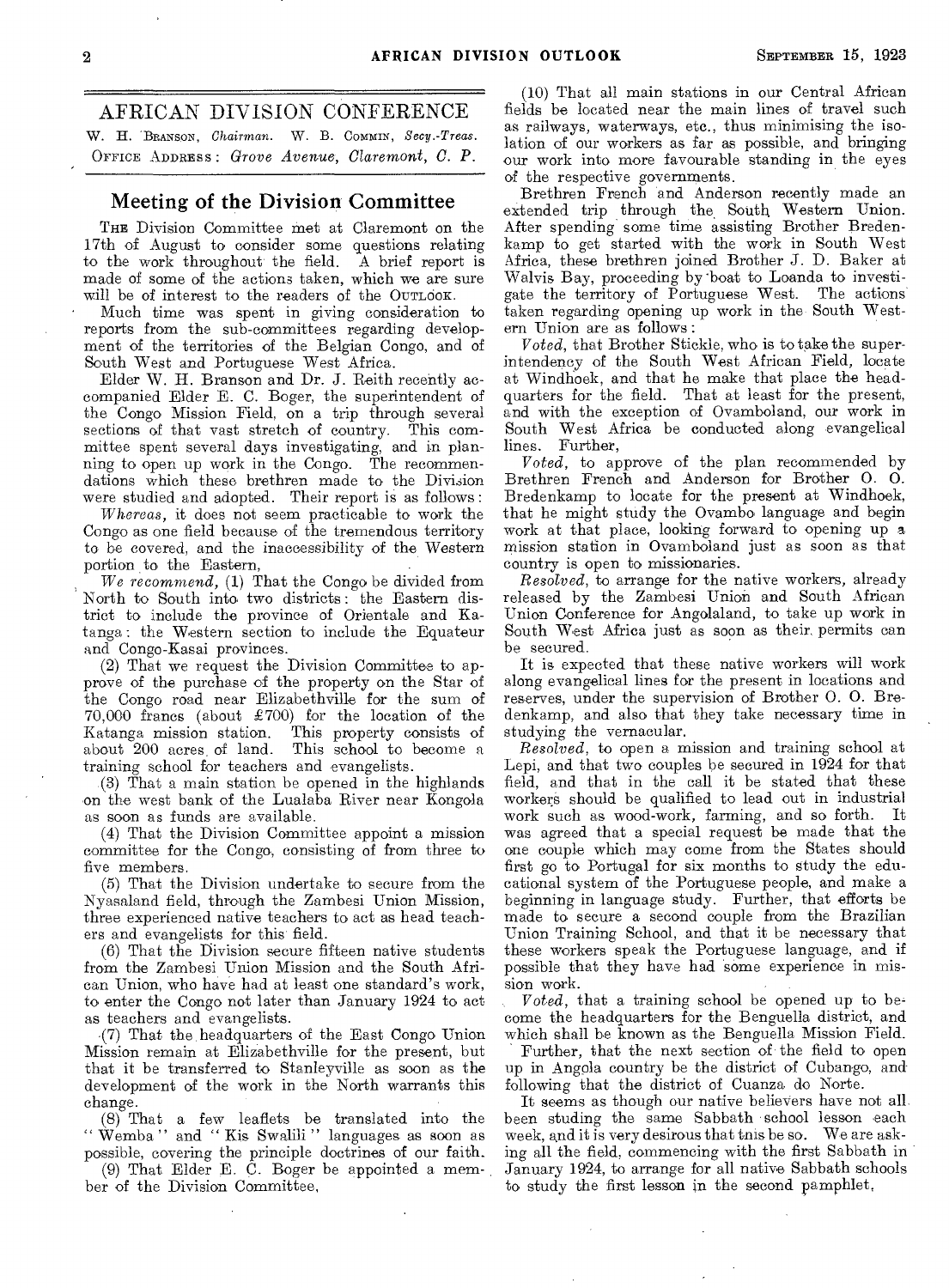It has been decided for some of our native translators to come to the Cape and do their work of translating at the Publishing House.

W. B. COMMIN. \* -23

### News Items

BROTHER E. C. BOGER has been invited to pay a visit to South Rhodesia this month and assist with some of the camp-meetings to be held in that field.

BRETHREN T. M. FRENCH AND F. E. THOMPSON left the Cape for Rhodesia week before last. These brethren will assist with the camp-meetings and institutes in both North and South Rhodesia.

ELDER W. H. BRANSON left the office last week for Bulawayo. After spending a few days with the Zambesi Union Committee, he will visit the field and attend some of their camp-meetings.

BROTHER E. M. HOWARD and family plan soon to take a much needed furlough to the coast. Brother Howard has for some time suffered with malaria in his system on account of having travelled quite extensively through the fever sections of Rhodesia, and we are glad for him to have a complete rest and change of climate. change of climate.

### Some Interesting Figures

WE give a few figures from the half-yearly report just compiled by the Division office, which will be encouraging to all.

The total tithe receipts for the half year for the entire field amounted to £5,213-18-4.

The total of mission offerings for the same period,  $\pounds3.648-19-2$ . This is  $\pounds2.031-16-3$  above what was This is  $\pounds2,031-16-3$  above what was received for the first half of 1922.

The South African Union Conference (white department) reached  $2/4\frac{1}{2}$  of its goal of  $2/6$ .

The Cape Conference for the second quarter of the year more than reached its goal. The average offering per week per member was 5/4.

There were 211 baptisms during the half year.

|                         |            | NUMBER IN       |  |
|-------------------------|------------|-----------------|--|
|                         | MEMBERSHIP | BAPTISMAL CLASS |  |
| So. Afr. Union (White)  | 1220       |                 |  |
| So. Afr. Union (Native) | 847        | 44              |  |
| Zambesi Union (White)   | 75         |                 |  |
| Zambesi Union (Native)  | 2208       | 3839            |  |
| Congo (Native)<br>٠     |            | -36             |  |
| Total                   | 4350       | 3919            |  |

#### 辞  $\mathcal{L}$ \*

# September 29—The Next Thirteenth Sabbath

ALL the quarter the attention of the Sabbath schools has been directed to Europe, the home of western civilization. Is not Europe, as it is today, a striking object lesson of world conditions as they will be as the end draws nearer? Among the results of the world war of Luke  $21:11$ , there would be "famines, pestilences, and fearful sights." How literally is here described the present condition of Europe. has stirred the world. Nations have turned their attention to relief work; many individuals, at the risk of life, have gone to help the needy. This situation has been a severe test of the world's charitableness, and the response has been commendable.

But Europe calls for more than physical relief, and the Great War proved a test of more than human kindness. Europe calls in loudest tones for the last message of mercy to a lost world, for certainty of that eternal home where " there shall be no more curse;" the Great War was a searching test of the spiritual power of the third angel's message among its believers, but its results far exceed the most sanguine expectations. Though the war disorganised our work in the war zone, our membership there increased from approximately 35,000 before the war to approximately 50,000 at its close.

Perhaps the most remarkable object lesson that Seventh-day Adventists may see in the situation in Europe is the continual diminishng of the value of money. Surely Russian, Austrian, Polish, and German currency speak volumes to the observant Adventist. Some day money will have entirely lost its value, so far as God's people are concerned, for the right to use it (Rev.  $13: 16, 17$ ) will be withdrawn from every Sabbath-keeper. So during the remaining days of probation, while still "it is called today," let our sacrifice to meet the spiritual needs of Europe be proportionate to the sacrifice the world is making to meet its physical needs; let us practise economy in our homes and give up extravagant desires; let us give all we are able for the finishing of the work in this generation; let us remember that we are strangers and pilgrims here, and what we spend on ourselves should be merely travelling expenses to the Home country. \* \*

MRS. A. P. TARR.

# The Cape Sanitarium

xh

FROM communications which we have received, the Sanitarium management is made to realise that some of our brethren and friends throughout the field do not fully appreciate the advantages and comforts which the institution affords.

The Sanitarium is nicely located on the main line between Cape Town and Muizenburg. It is only about 300 yards from the Plumstead station and 100 yards off the main motor road. It takes twenty minutes to the beach, the return fare being only  $1/\overset{\circ}{6}$ . Thus one has the benefits of sea bathing and yet is not too near for it to become monotonous. There is an excellent train service—about fifteen trains daily.

The Sanitarium itself is situated on beautiful grounds, 'under large shade trees, with a wonderful view of Table Mountain. The grounds are kept in excellent condition. There is a good tennis court and also a croquet ground. There are also lovely There are also lovely walks around in the surrounding woods, and the Wynberg golf links are easily accessible. The Sanitarium has been thoroughly remodelled, repainted and fixed up generally, and it is a building of which every Adventist should be proud.

The atmosphere around the place is very homelike. for it is the purpose of the management and helpers to make our brethren and sisters from up-country feel perfectly at home during their stay at the Cape.

The rates are very reasonable. In fact one can have all the advantages of a first class hotel, with good thorough treatment, such as massage, hydrotnerapy, Turkish baths, electricity in nearly all its forms, sun-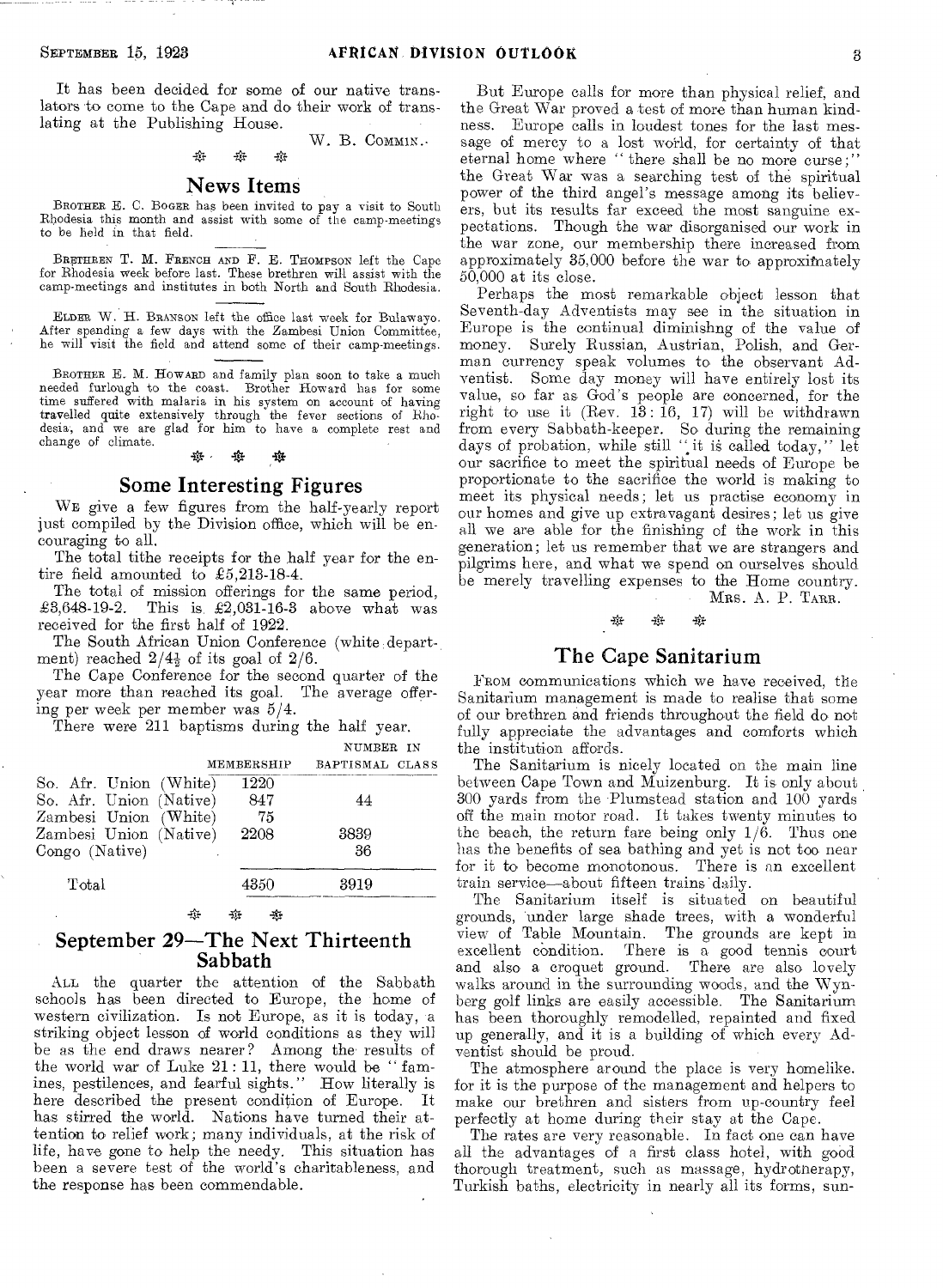baths, etc., given by trained attendants, the price with all this included being in many cases less than the ordinary hotel rates.

One treatment a day is given six days a week. Treatments are usually given in the morning so that if the patients so wish, they can spend all the afternoon on the beach. One thing especially noticeable is that patients coming froni up-country to the Cape do exceptionally well. The change of altitude, the change of air, the change of diet, the change of scenery, the change of climate, all combine to make it almost impossible not to get well. We give medicine where indicated, but there is not much call for it under the above mentioned conditions.

The Sanitarium is now a place to which you can recommend your friends to come, with a definite degree of assurance that they will be well satisfied. Almost all of our patients go away well pleased; so by recommending them to us, you will not only benefit them physically, but you will bring them into direct contact with our message, which is the most important thing.

We want our brethren and sisters all over the field to feel that the Sanitarium is their institution. We want them to feel that they have a headquarters when they come to the Cape,—a place where they can come and feel, as indeed they are, at home.

# ZAMBESI UNION MISSION

E. M. HOWARD, Supt. LLOYD E. BIGGS, Secy.-Treas. OFFICE ADDRESS : *P.O. Box 573, Bulawayo, Rhodesia* 

# Chimpempe Mission

This, our most northern station, is not blessed with having the railway pass within a few miles, but one has to travel about 320 miles by road after leaving the railway at Sakania, the border station of the Belgian Congo.

Last month I visited Chimpempe, and Brother Hurlow met me at Sakania with the motor bicycle and sidecar at present being used by that mission. We had quite a good trip to and from the mission, with the exception that the road was very bad in places. It made one think he was riding over a corrugated iron roof; only the corrugations were more pronounced. As there are numbers of elephants in that country, which seem to delight in walking along the roads during the wet season, it can be imagined what kind of tracks they make.

Four days of travel brought us to Chimpempe, and we were glad to find Sister Hurlow well and happy. Workers in these far-off and almost inaccessible places are certainly kept at their post of duty from a love of the work, and not the novelty of it. To travel in the ordinary way by carriers takes a full three weeks, but one can, by motor bicycle, visit the station and be back to the railway again in less time.

We enjoyed our stay there very much and were pleased to see the way the work is developing, and the difference in comparison with our first visit. Good spiritual and medical work is being done, and it does one good to see an organised Sabbath school so far out. The first Sabbath meeting was well attended,

there being about 250 present from the surrounding villages, and very good attention was paid by all.

A meeting was called of all the nearby people on Monday to discuss the opening of a school on the mission, and also one in the chief's village six miles away. More than one hundred interested ones came, and the whole situation was thoroughly canvassed with them. We told them we were going to open We told them we were going to open school now and would like to know how many wanted the school. All responded that they did. We then proposed they build the school house free of cost and furnish all their own supplies, and we give the teacher. This was something new and took some explaining, as they had always been paid for their work. Working for nothing—even if it was for their own benefit—did not at first appeal to them. However, sixty or more scholars said they would cut and bring in the poles, grass, etc., and erect the school-house. We felt quite a victory had been gained, and awaited developments next day.

Bright and early next day poles began to come in. There must have been nearly fifty prospective scholars hard at work. Soon the school-house will be erected, and the school in full swing. Progress should be very rapid once they start school as the natives in this part appear quite bright.

We also had a meeting with the chief and his headmen, and they promised to begin on their school-house at once. Thus we are making a good start, and look forward to a good strong work being built up at this station,

Brother and Sister Hurlow surely need our prayers and encouragement in their isolated position and the many trying experiences through which our pioneers have to pass. \* \*

J. V. WILSON.

### What I Found in a Native Hut

ر<br>جونو ب

As a rule the open air and starlit sky forms my bedroom on an outschool trip, but this time, it being cold, I sought shelter in a native hut. To some, it may be of interest to know what I found there, in the same way that I was interested, as well as surprised.

Hanging on the wall on one side of the room, were two large coloured pictures in frames, the one of King George V and the other of the Queen. Next to them were two other large pictures, one of a sheep and one of a cow, advertising some dip agencies.

Contrasting this on the opposite side of the wall, was one of Elder C. A. Paap's lectures on Daniel two and the image, Elder Paap's picture being in the one corner. Next to this hung one of Elder John MacNeil's advertisements of lectures recently held in Bulawayo, his picture also being on the advertisement. Under this hung a clipping out of the *Bulawayo Chronicle,* giving a short account of Elder MacNeil's work, and the erection of our church building in Bulawayo.

Lying on the table was a stray copy of the January, 1920, *Sentinel* and an old copy of the OUTLOOK or *Missionary,* as it used to be called. Further investigations showed me an old copy of " Bible Readings" in morocco, with " $W$ . S. Hyatt" written in it; a copy of Zulu " Prophecies of Daniel," which was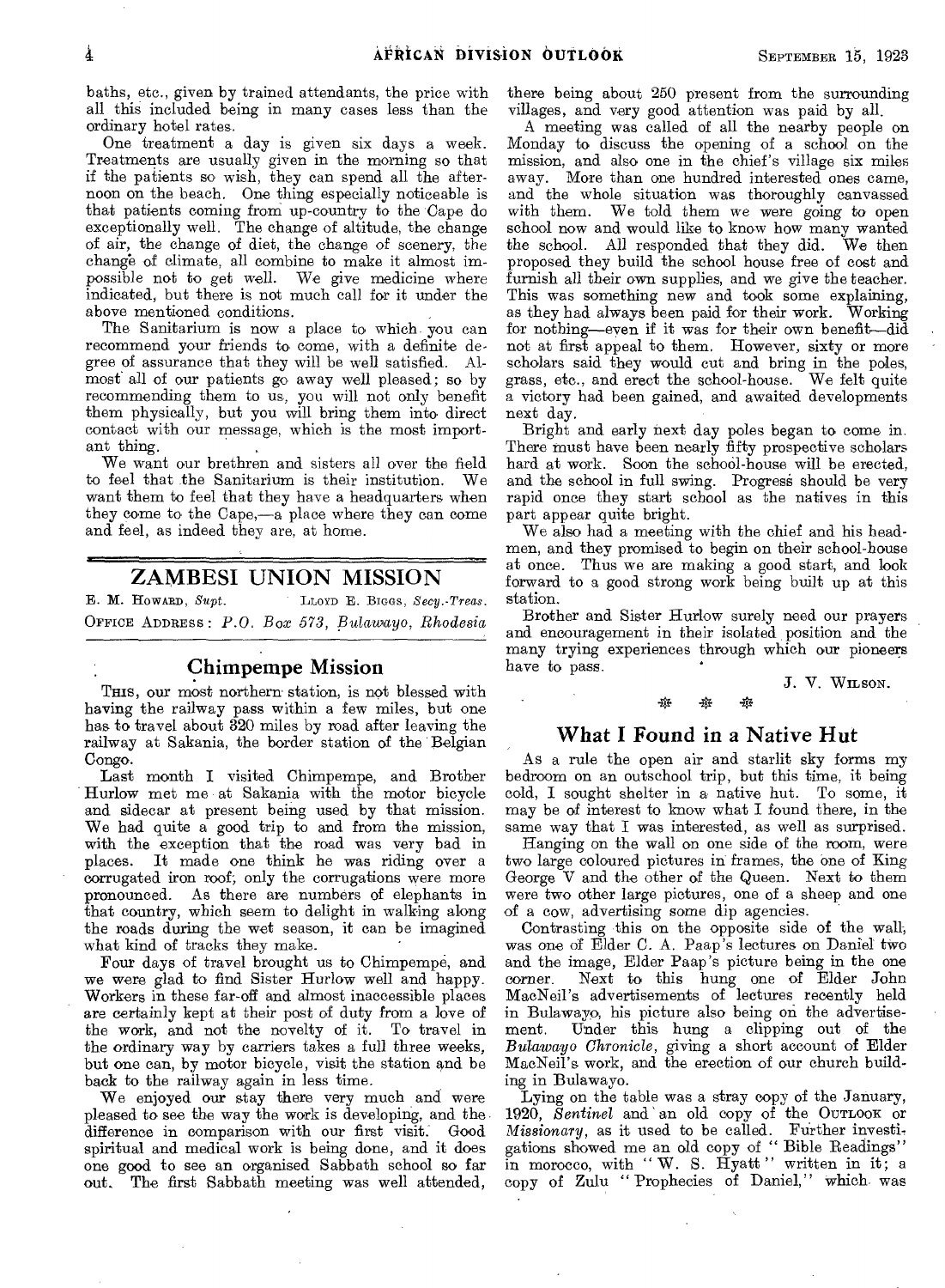bought from James, our Bulawayo canvasser, and under this was a copy of an old book, " Pilgrim's NATAL-TRANSVAAL CONFERENCE Progress," in which was the name of Elder Mead.

The man who lives in this hut, needless to say, is an old Seventh-day Adventist, and is faithful. He prizes this library as much as you and I do any of our red limp leather bindings, and his home shows evidence that he tries to practise what he reads. This is how the truth finds its way into these secluded homes miles from anyone who may be of the same<br>faith. H. M. Sparsow. H. M. SPARROW.

SO. AFRICAN UNION CONFERENCE **J. W.** *MAcNEIL, President,* **A.** FLOYD TARR, *Secy.-Treas.*  OFFICE ADDRESS : *Box 4565, Johannesburg, Tvl.* 

BROTHER, A. **P.** TARR **attended the Board meeting at Bethel, and on his return journey spent a few days with Brother Webster at the Bloemfontein office.** 

PASTOR **J. J.** BIRKENSTOCK **has just closed his** effort **at Kroon-**

**stad, and is spending a**  few **days at** his home in **Hlobane. Brother Hiten is following up the interest at Kroonstad.** 

BROTHER PATCHETT **reports a** good interest on the **part of** the Bethel **students in their** school work **this year.** There are, at present, **seventy boarders** in the home, **these** having come **from all parts** of the **country in order to** finish **their training** *as* **evangelists and** teachers.

Miss A. G. FLEMING, who has been **connected with the work at Uitenhage for some few month s, has recently moved to Port Elizabeth. She** reports some **interesting times holding studies with individuals. w h o became interested**  Pastor J. W. **MacNeil's effort of a** year ago in that town.

the Board meeting of the Bethel Training School, and also the committee meeting of the Natal-Transvaal Conference. On the 15th of September, he leaves Johannesburg to attend the Ministerial and Colporteur Institute in Kafirland.<br>
\* \* \* \* PASTOR MACNEIL **has**  just **returned from a trip**  in the field. He attended  $\bar{N}$ 

 $\Sigma$ 垃

" IT **is a good deal easier to mourn** the faults of others than it is **to**  mend our own.

W. S. HYATT, *President*, **A. A. PITT**, *Secy.<sup>1</sup>Treas*. OFFICE ADDRESS : *8 Stranack St., Maritzburg, Natal.* 

# The Harvest Ingathering Campaign

As before reported, the Hlobane and Pretoria churches have passed their goals.

Pastor J. C. Rogers writes, "The Durban church has just about reached its goal. A few desire to spend a little time in September, so I anticipate something of an overflow." Several of the sisters gathered quite a few pounds just outside the show gate.

worth remembering at the time of the next Ingather-News ing campaign. Maritzburg church is very close to its goal, possibly has passed it. Sister Shaw with a company of sisters collected over  $\pounds 30$  at the show grounds. This is a tip

Sickness has greatly hindered the work in Johannesburg, but still they are working. X350 is a large goal and it takes some work to reach it.

The mid-year holidays were altogether too short for

|                               |        |                |             |        |           |             |       |       |                  |       |          |              | Report of Tithes and Offerings for Quarter ending June 30, 1923 |                  |          |           |          |          |   |                  |
|-------------------------------|--------|----------------|-------------|--------|-----------|-------------|-------|-------|------------------|-------|----------|--------------|-----------------------------------------------------------------|------------------|----------|-----------|----------|----------|---|------------------|
| Church                        |        | Tithe          |             |        | S.S. Off. |             |       |       | $13th S.$ Off.   |       |          |              | Har. Ing.   Misc.   Total Offer   Ratep.wk.p.m.                 |                  |          |           |          |          |   |                  |
| Conference                    |        | 12 14          | -1          |        | 115       | $^{\circ}$  |       |       |                  |       | 11       | -6           | 19                                                              | $\boldsymbol{2}$ | 8        | 21        | 9        | 2        |   | 9                |
| Barberton Co.                 | 15     | $\overline{0}$ | $\Omega$    | 6      | $\Omega$  | $5^{\circ}$ |       | 18    | -6               |       |          |              |                                                                 |                  |          |           | 6 18 11  |          |   |                  |
| $\mathop{\mathrm{Doompoort}}$ |        | 17             | 0           |        | 9         | $\bf{0}$    |       | 5     | $\mathbf 0$      |       |          |              |                                                                 |                  |          |           | 14       | $\Omega$ |   |                  |
| $_{\rm Durban}$               |        | 164 3          | $\tilde{p}$ | 25     | 7         | 8           |       | 15 14 | $\mathbf{6}$     | 68    | 9        | $\theta$     | 187                                                             | 7                | 6        | 296       | 18       | 8        | 6 | 5                |
| Ermelo                        |        | 55 10          | 9           | 4      | 16        | -10         |       | 12    | $\boldsymbol{2}$ |       |          |              | 6                                                               | 18               | 4        | 12        | 7        | 4        |   | 11}              |
| Carolina Co.                  |        |                |             | 5      | $\Omega$  | 8           |       | .10   | 3                |       |          |              |                                                                 |                  |          |           | 5:1011   |          |   |                  |
| Hlobane                       | 59     | 12             | 1.          |        | 13 14     | 2           | 1     | 8     | $\Omega$         | 24 18 |          | З            |                                                                 | $\mathbf{5}$     | 9        | 40        | 6        |          | 5 | 71               |
| Johannesburg                  | 282 11 |                | з           | 38     | 1         | 5           | 12    | 3     | 7                |       | 51 14    | 5            |                                                                 | 30 15            | 5        | 132 14    |          | 10       | 1 | 7                |
| N. Jo'burg Co.                |        |                |             | 12 16  |           | 7           |       |       |                  |       |          |              |                                                                 |                  |          |           | 12 16    | 7        |   |                  |
| Maritzburg                    | 116    | 5              | -3          | 14     | 14        | 8           | 10    | 3     | 5                |       |          | 76.9 1       | 5                                                               | 9                | 8        | 106 16 10 |          |          |   | $411\frac{1}{2}$ |
| Sweetwaters Co.               |        |                |             |        | 10 15     | $\mathbf 2$ |       | 4 11  | 7                |       |          |              |                                                                 | 6                | 10       |           | 15 13    | - 7      |   |                  |
| Potchefstroom                 | 1.     | 3              | $\Omega$    |        |           |             |       |       |                  |       |          |              |                                                                 |                  |          |           |          |          |   |                  |
| Pretoria                      | 29     | 9              | 7           | 8.     | 14        | -1          |       | 19    | $\Omega$         | 40    | 0        | $^{\circ}$   | 1.                                                              | 9                | 8        | 51        | $^{9}$   | -9       |   | 17               |
| Standerton                    | 19     | 9              | 3           | 4      | 3         | 4           | 1     | 7     | 8.               |       |          |              |                                                                 | -9               | $\Omega$ | 6         | $\theta$ | $\Omega$ |   | 2                |
| Spion Kop                     | 101 18 |                | 8           | 30     |           | 8           |       | 24 18 | 6                |       |          |              | 8                                                               | 10               | 6        | 63        | 10       | - 8      | 2 | 3                |
| Totals                        | £858   | 14             | 4           | 176 10 |           | 7           | 73 12 |       | 9.               | 262   | $\Omega$ | $\mathbf{R}$ | 260 15                                                          |                  | 4        | 773       | 0        | 4        |   |                  |

Natal-Transvaal Conference

| Total Mission offerings due |          |                                   |  |                             | 830 7 6 Rate 2/6 p.w. p.m. |               |
|-----------------------------|----------|-----------------------------------|--|-----------------------------|----------------------------|---------------|
| 5.5                         | received |                                   |  | $773 \t0 \t4 \t, \t2/4 \t,$ |                            | $\sim$ $\sim$ |
| Amount Short                |          | $\textcolor{red}{\pounds}$ 57 7 2 |  | -2 d.<br>______             |                            |               |

| NATIVE                     | Tithe                       | Offer.              |                                          | Tithe                    | Offer.                       |
|----------------------------|-----------------------------|---------------------|------------------------------------------|--------------------------|------------------------------|
|                            |                             |                     | Brot. Forward                            | $\mathbf{5}$<br>-3<br>24 | 8<br>-8<br>12                |
| $\mathbf{Dundee}$          | 9<br>$\mathbf 7$<br>3       | -9<br>12            | Maritzburg Co.                           | $3\,15$<br>-6            | 5<br>-1                      |
| ${\tt Ermelo}$             | 6<br>6 19                   | 5<br>8<br>2         | Mahamba Co.                              | 216<br>-6                | 5<br>$\Omega$                |
| $\operatorname{Germiston}$ | 12<br>-0                    | 6<br>9              | Makapanstad                              |                          | 9                            |
| Klerksdorp                 | $^{2}$<br>0<br>6            | $6\,12$<br>$\bf{0}$ | Louwsburg Co.                            | 17<br>$\Omega$           | $\mathbf 2$<br>0<br>$\Omega$ |
| Newcastle                  | 3<br>0                      | 1 10 0              | Spion Kop Co.                            | 7<br>$^{\circ}$<br>Ъ.    | 8<br>- 6<br>4                |
| Alexander Co.              | $\Omega$<br>4 17            | $\theta$<br>11      | Conference                               | 43<br>-911               |                              |
| Edendale Co.               | $\Omega$<br>4               | 15<br>- 0           | Indian Work                              | 7 18 3                   |                              |
| Carried over               | 3<br>24<br>5                | 12 18<br>-8         | Total                                    | -5<br>-9<br>84           | 22 19<br>$\Omega$            |
|                            | Total Mission Offerings due |                     | rate<br>$\Omega$<br>57<br>4              | 6d. p. w.<br>p. m.       |                              |
| , ,                        | , ,<br>$\cdots$             | received            | $2\frac{1}{2}d.$<br>0<br>19<br>22<br>, , | , ,<br>, ,               |                              |
|                            | Amount short                |                     | $32$ d.<br>$\theta$<br>5<br>£34          | , ,<br>, ,               |                              |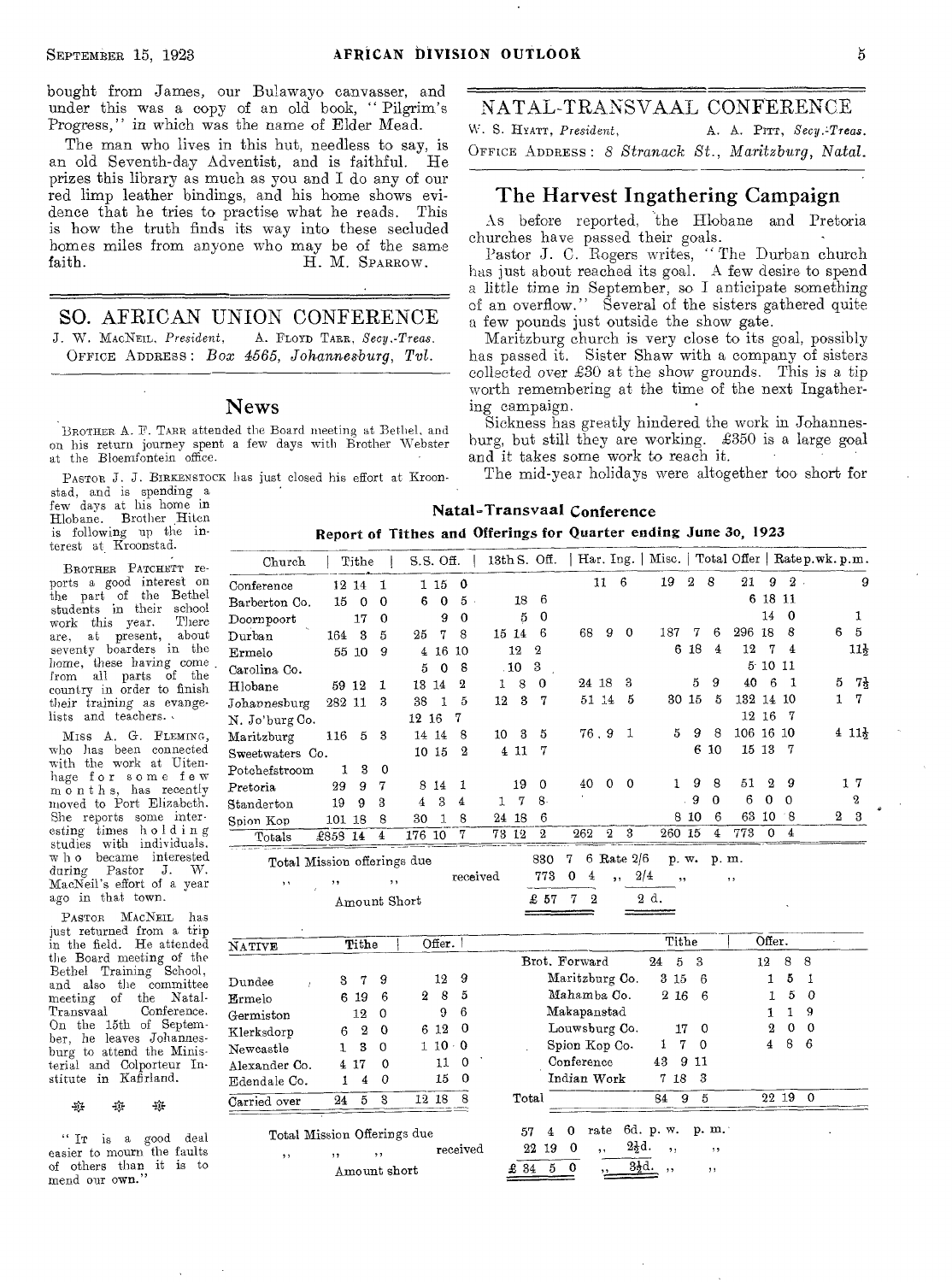Orange River Conference

Report of Tithes and Offerings for Quarter ending June 3o, 1923

(EUROPEAN DEPARTMENT)

| Churcn         |     |                | Tithe            |                | Mission Off.<br>2nd Quar 1923      |                |                |             |              | 2nd Quar 1922  | Mission Off.   Increase $\vert$ |              |             |   | Decrease     |   |
|----------------|-----|----------------|------------------|----------------|------------------------------------|----------------|----------------|-------------|--------------|----------------|---------------------------------|--------------|-------------|---|--------------|---|
| Bloemfontein   |     | 74 19          |                  | 5              | 75 10                              |                | 4 <sub>1</sub> | 25          | 3            | 6              | 50                              |              | 6 10        |   |              |   |
| Beaconsfield   |     |                | 72 18 11         |                | 51                                 | 10             | 10             |             |              | Rep. C. Conf.  |                                 |              |             |   | $51\ 10\ 10$ |   |
| Conference     |     |                | 33 16            | 6              | 9                                  | 1              | $\theta$       | 3           | $\mathbf{I}$ | 8              |                                 | 519          | 4           |   |              |   |
| S.-Paul Roux   |     | 5              | 10               | $\theta$       | 7                                  | 7              | 8              | 12          |              | .810           |                                 |              |             | 5 | 1            | 2 |
| Frankfort      |     | 11             | 6                | 9              | 10                                 | 7              | 10             | 9<br>k.     | 8            | -6             |                                 | 19           | 4           |   |              |   |
| Kroonstad      |     |                | 17 10 11         |                |                                    | 1 16           | 7              |             |              |                |                                 | $\cdot$ 1 16 | 7           |   |              |   |
| Boschberg      |     | 34             | 6                | 8              | 9                                  | 6              | $\overline{4}$ | 37          | 4            | 10             |                                 |              |             |   | 27 18        | 6 |
| Dewetsdorp     |     |                | 515              | 1              |                                    | 10 17          | 7              |             | 5<br>-16     | 6              | 5                               | 1            | 1           |   |              |   |
| Bolivia        |     |                | 26 15            | $\Omega$       | 5                                  | $\Omega$       | 6              | $\mathbf 2$ | 10           | 4              |                                 | 210          | $\mathbf 2$ |   |              |   |
| Parys          |     |                |                  |                |                                    | 18<br>3        | 2              |             | 5            | 6              |                                 | $3\;12$      | 8           |   |              |   |
| Totals         |     |                | 282 19           | 3              |                                    | 184 16 10      |                |             | 95 19        | 8              |                                 | 121 16 10    |             |   | 32 19        | 8 |
|                |     |                |                  |                | Total Mission Offerings due        |                |                |             | £325         | 0              | $\mathbf{o}$                    |              |             |   |              |   |
|                | , 1 | $, \, \cdot$   |                  |                | $, \,$                             |                | received       |             |              | 184 16 10      |                                 |              |             |   |              |   |
|                |     |                |                  |                |                                    |                | Shortage       |             | 140          | 3              | 2                               |              |             |   |              |   |
| <b>NATIVE</b>  |     |                |                  |                |                                    |                |                |             |              |                |                                 |              |             |   |              |   |
| Emmanuel       |     |                | 94 11            | $\Omega$       | 14                                 | 10             | 6              |             |              |                |                                 |              |             |   |              |   |
| Waaihoek       |     | 3              | $\Omega$         | 3              | 3                                  | 5              | 1              |             |              |                |                                 |              |             |   |              |   |
| Aliwal North   |     | 1              | 12               | 8              | 1                                  | $\overline{4}$ | 8              |             |              |                |                                 |              |             |   |              |   |
| Kroonstad      |     | $\overline{2}$ | 9                | 6              |                                    |                |                |             |              |                |                                 |              |             |   |              |   |
| Bethlehem      |     | 2              | $6 \overline{6}$ | 3              |                                    | 7              | 3              |             |              |                |                                 |              |             |   |              |   |
| Kolo           |     | 1              | $\mathbf{5}$     | 6 <sup>1</sup> |                                    |                |                |             |              |                |                                 |              |             |   |              |   |
| Palmietfontein |     | ı              | 1                | 0              |                                    |                |                |             |              |                |                                 |              |             |   |              |   |
| Totals         |     | 36             | 5                | 9              | 19                                 | 7              | 6              |             | 10 11        | $^{2}$         | 8                               | 16           | 4           |   |              |   |
|                | ,,  |                | ,,               |                | Total Mission Offerings due<br>, , |                | received       |             | £52<br>19    | 6<br>19<br>7.6 |                                 |              |             |   |              |   |

Shortage

gently. I am sure that the readers of the OUTLOOK would be pleased if those having good experiences would write them up

#### \* -41 垃

#### With Our Canvassers

DURING August, Pastor H. C. Olmstead spent the major portion of his time at Brakpan, making a very thorough solicitation of orders for " Daniel and Revelation.

This was in response to a request from the conference that certain workers lay aside their regular work for a month or so, and take up this important line of labour, on a self-supporting basis.

The object of this request was twofold; namely, to help boost the canvassing work, which agency is fraught with such wonderful possibilities for the spreading of present truth and winning of souls, and to bring the conference some benefits, financial and otherwise, which would result in the propagation of the gospel, such as tent efforts, etc.

To be ever ready to co-operate with the conference in plans of this kind gives evidence of a truly selfsacrificing missionary spirit, and we trust that the splendid example set by Brother Olmstead on this

occasion will be followed with fervour by other workers, should such opportunities arise in the future.

33 12 0

That the Lord has blessed Pastor Olmstead in this work may be seen from the fact that in two weeks he secured  $102$  orders. We hope to publish in a later. issue the complete result of his effort.

Brother T. J. Mynhardt also is doing good work with "Daniel and Revelation" at Tavesdale, near Pretoria, having received a large number of orders for the book during the past month. Brethren Viljoen and de Lange, who are now on their way from Rhodesia to this field, will work with this same book.

The writer recently spent a few days at Maritzburg with Brother Hertogs, who has been having a little difficulty with "Great Controversy." The Lord was with us, and the result was an encouraging revival of his work, which I trust will now continue to show improvement.

Sister Hopkins is also doing very faithful work with this book in Pretoria.

All have our most earnest wishes and prayers for continued success in this great work.

A. BLENNERHASSETT.

44 挼 嵌

THE Harvest Ingathering device will appear again in the next issue. We invite all to send in their reports at once.

Spion Kop. They are planning to make one more effort during September, and if possible reach their full goal of  $\pounds 200$ . Both students and teachers worked well for the short time they had, but territory was scarce and this made it hard for them.

The little companies of believers at Barberton and Dundee are to be commended for their faithfulness. Each has gathered over £13-0-0. This shows what can be done while the  $\circ$  first love " is burning brightly.

Several of our ministers have done excellent work during the campaign. Pastors J. C. Rogers, F. B. Armitage and G. W. Shone have gathered close on £30 each.

Up to the present we have reached about £800, which is only two-thirds of our goal as a conference. We are sorry that the prospects are so poor for reaching the  $41.200$  asked by the Union. The  $£1,200$  asked by the Union. general report of those engaged in this work has been that it has taken many more gifts this year to reach their individual goal. The gifts are smaller on account of hard times.

We have heard of many interesting experiences during the campaign, but it takes the one having had them to tell them intelli-

and pass them along to the paper, so that all could have the benefit of them. The Lord has given you these experiences that others may be encouraged by them. W. S. HYATT.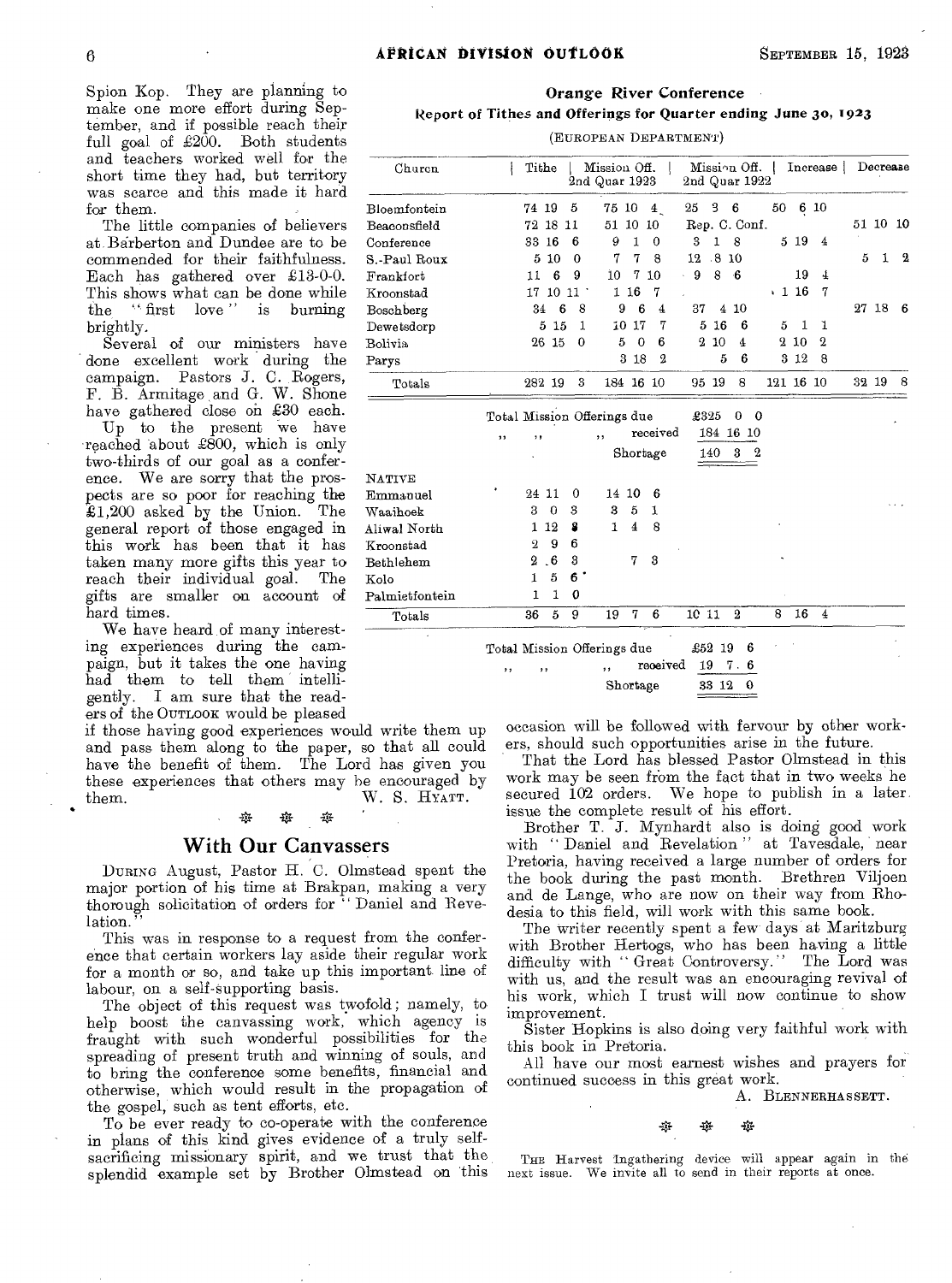### Orange River Conference Notes

ELDER S. G. HITEN recently spent some time at Vrede with Brother **and** Sister P. **IKotze, who have moved from Standerton to** our **conference.** 

WILL **all our** brethren and sisters, who still have **Harvest Ingathering funds on hand, kindly remit** to the office, **sending**  your **solicitor's•** cards at the same time?

ELDER DE BEER **left** on Monday, the 27th of **August, for**  Schmidt's Drift, **where** he will conduct a tent effort **for the**  natives. We pray **that the Lord**  may richly bless his **work** there.

WE request all Home Missionary and Missionary Volunteer secretaries and church clerks **to**  kindly **gather** all necessary information to be entered in the quarterly report blanks, which **will** be **sent** from our office in **good time,** for quarter ending **September** 30.

\* \*

### Cape Conference Notes

ELDER BENDER has returned to office after a month's **trip through the field,** and **we are pleased** to **welcome ihm back.** 

THE Cape Conference kindly requests **all** the church clerks, **Sabbath** school, Home Missionary **and Missionary Volunteer secretaries to send** in their **reports as soon as** possible **after**  the close of the quarter. **ask for your co-operation** in **this matter.** 

atter.<br>Miss E. Eyeers, of Aberdeen, writes that she **was visited by a** coloured **man by the name of Willem Jafta, of** Graaf **Rienet, a few days ago.** This man told **her he was a** baptised Sabbath**keeper, and that** there are **five others who are also keeping the**  Sabbath at that place. **happy to know that the truth is** *penetrating into* **these isolated places, and we pray that the** Lord will bless this little company

**abundantly. •**  \*  $\frac{1}{2}$ 強

# Sketches of the Past—No. 8

#### The Disappointment

THE summer and autumn of 1844, was a testing time to the faith of the believers in the Advent message. Repeatedly and carefully they re-examined the evidences that marked the beginning and ending of the twenty-three hundred days, only to be more firmly convinced that they were due to terminate on the 22nd of October of that year. It is a singular and remarkable fact, that, although they encountered opposition and their position was challenged by learned men, yet these critics of the movement were unable successfully to challenge the chronological accuracy of their interpretations, except on the supposition that these "days" were literal. Thus one minister, speaking in Boston against the movement, said ;

**" If these days are years, the** world will end in **1843; any school boy can see it; for if 490** terminated at the **death of Christ, the 2300 days would terminate in 1843;** and **the world must end, unless it can be shown that some other event is to**  take place, and I do not see how that can be done.

A university professor, who believed in a temporal millennium before Christ should come, said:

•' Whoever attacks Mr. Miller on his point of *time,* **attacks**  him on his **strongest** point. His time **is right ;** but **he is mis-taken** in the event **to** occur."

The sincere conviction that Christ was coming as



**D-elightful** programme **A-Il should** come

Y-ou surely must **'be there** 

### COME

# FORENOON AND AFTERNOON

Only one more week before Rally Day

# ARE YOU READY ? B<br><sub>W</sub>. 1822-1223 1232 1232 1233 1234 1235 1236 1246 1246 1246 1247 1248 1240 1252 1253 1253 1253 1253 1254 125

they believed was the scriptural promise, was evidenced by the preparation made for the great event. It was a time of earnest searching of heart. Confession of sin was made to God and to one another; alienation was put away. The consciousness of the impending judgment was a mighty factor in turning the thoughts and affections away from the world. It was not difficult to give for the spread of the message when they knew that soon all earthly possessions would be destroyed. They found a mighty appeal for the deepest consecration in such scriptures as:

*" Knowing the time,* **that now it** is **high time to awake out of sleep : for now is our** salvation **nearer than when we** believed. **The night is far spent,** the day **is at hand : let us** therefore *cast*  **off the works of darkness, and let us put on the armour of** light." **Rom. 13 : 11, 12.** 

**" Seeing then that all these things shall be dissolved, what manner of persons ought ye to be in all holy conversation and god-liness; looking for and hasten. ing unto the coming of the day of God.. . Wherefore, beloved, seeing that ye look for such things, be diligent that ye may be** found of Him **in peace, without spot, and blameless." 2 Peter** 

**3 : 11-14.** 

Nor was the evidence of their genuine faith in the near return of Jesus confined to personal preparation<br>of heart. They were especially active during what They were especially active during what they supposed to be the last few remaining weeks, in bringing the light before others. Publications were multiplied and scattered freely. Large gatherings and conventions were held at strategic points where many might hear the news. And the special value of individual work for individuals was demonstrated. One participant in the experience thus describes briefly ifs effect :

"With **diligent searching of heart and humble confessions, we came prayerfully up to the time of expectations. Every morning we felt that it was our first work to secure the evidence that our** lives **were** right **before God. We realised that if we were** not **advancing in holiness, We were sure to retrograde.**  Our interest **in one** another **increased; we prayed much with**  and **for one another.** We **assembled in the orchards and gr** *wes (Concluded on* **page 8)**